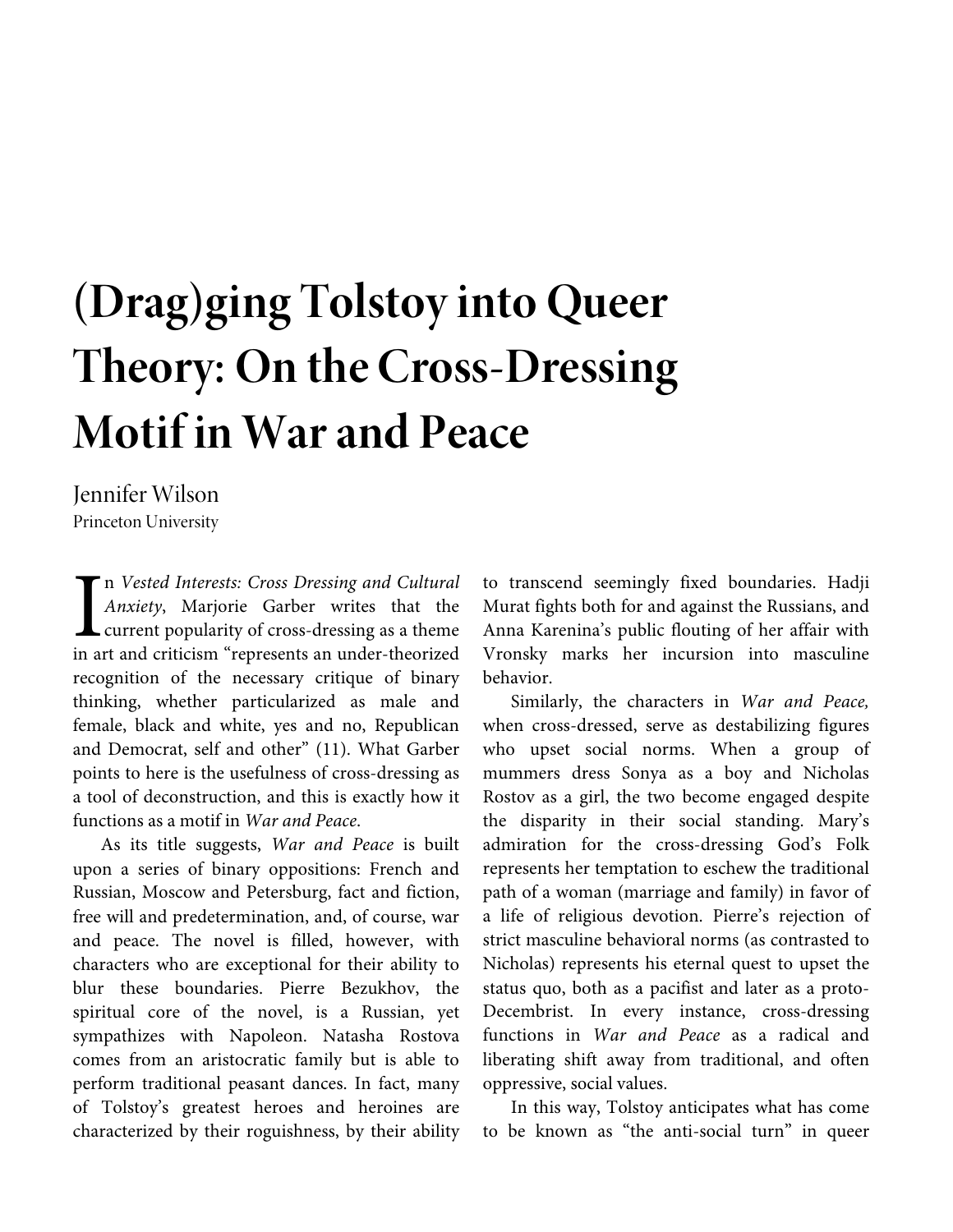theory. First articulated by Leo Bersani in *Homos*, anti-social queer theory stipulates that sexual alterity can lead to a radical redefinition of other forms of social belonging. Along with other prominent queer theorists like Michael Warner and Lee Edelman, Bersani is interested in how the breakdown of mores surrounding gender and sexuality can be a catalyst for political upheaval. In *War and Peace*, Tolstoy similarly imagines sexual alterity (which includes cross-dressing) as antisocial because it allows for a critical rethinking of those institutions that are based on strict gender roles, such as the military and marriage, war and peace, respectively.

This study is also an attempt to write gender into what Gary Saul Morson has called Tolstoy's articulation of "radical indeterminacy," a phenomenon he identifies in the second epilogue to *War and Peace*. Morson argues that on the question of whether or not individuals possess free will or are rather subject to pre-determined forces, Tolstoy ultimately concludes that if there is predestiny, its functionality is inconceivable to the human mind, and thus man-made attempts to reduce phenomena into "simple and comprehensible patterns" (90) are pointless at best and violent at worst. Just as *War and Peace* was an attempt to write against "simple and oversimplified" war narratives, the novel also undoes certain narratives of gender. Many of these narratives, particularly those governing masculinity, serve the very fictions of war and heroism that so incensed Tolstoy.

Cross-dressing can be read as a resistance to systems of gender-determinism that seek to simplify and create order on human lives, and thus cross-dressing plays an important role in Tolstoy's theory of free will. Consequently, this article explores episodes of cross-dressing in *War and Peace* where the undoing of gender creates freedoms that threaten systems of social order that impose limitations on human existence.

### **The Mummers**

The first main scene in the novel where crossdressing is presented as socially subversive is when a group of mummers (actually the house serfs in costume) visit the Rostov home and dress the children up in gender-bending costumes as part of the Christmastime festivities. Nicholas is dressed as an old woman in a hoop skirt, Natasha is dressed as a hussar, and Sonya is dressed as a Circassian with a mustache drawn in burned cork. This scene quickly becomes focused on Nicholas and Sonya, and the adoption of different gender roles transforms the potential for their relationship. Nicholas and Sonya have had a tacit understanding since they were very young that they would marry. Though his feelings for Sonya go unchanged, Nicholas goes back and forth on whether or not he will actually defy his parents and propose to her. He feels enormous pressure from his family to marry well and thereby shore up the Rostovs' finances, and if he were to marry Sonya, his parents, particularly his mother, would be devastated. Sonya understands the predicament that Nicholas is in and never puts any pressure on him to marry her. This all changes, however, when the mummers arrive and place them in the clothes of the opposite sex.

When he sees Sonya dressed as a man, Nicholas thinks to himself, "If only I had seen her before as she is now, I would have asked her long ago what to do, and I would have done whatever she asked of me, and all would have been well" (*PSS* 10: 289). Suddenly, what earlier had seemed impossible now becomes a foregone conclusion. What happens to Nicholas and Sonya in this moment? Why this sudden transformation?

I would argue that by including the Russian Christmastide (святки) ritual of cross-dressing, Tolstoy points out that the barrier that prevents Sonya and Nicholas from being together is as much about oppressive gender roles as it is about class. In this scene, the requirements for Nicholas as a man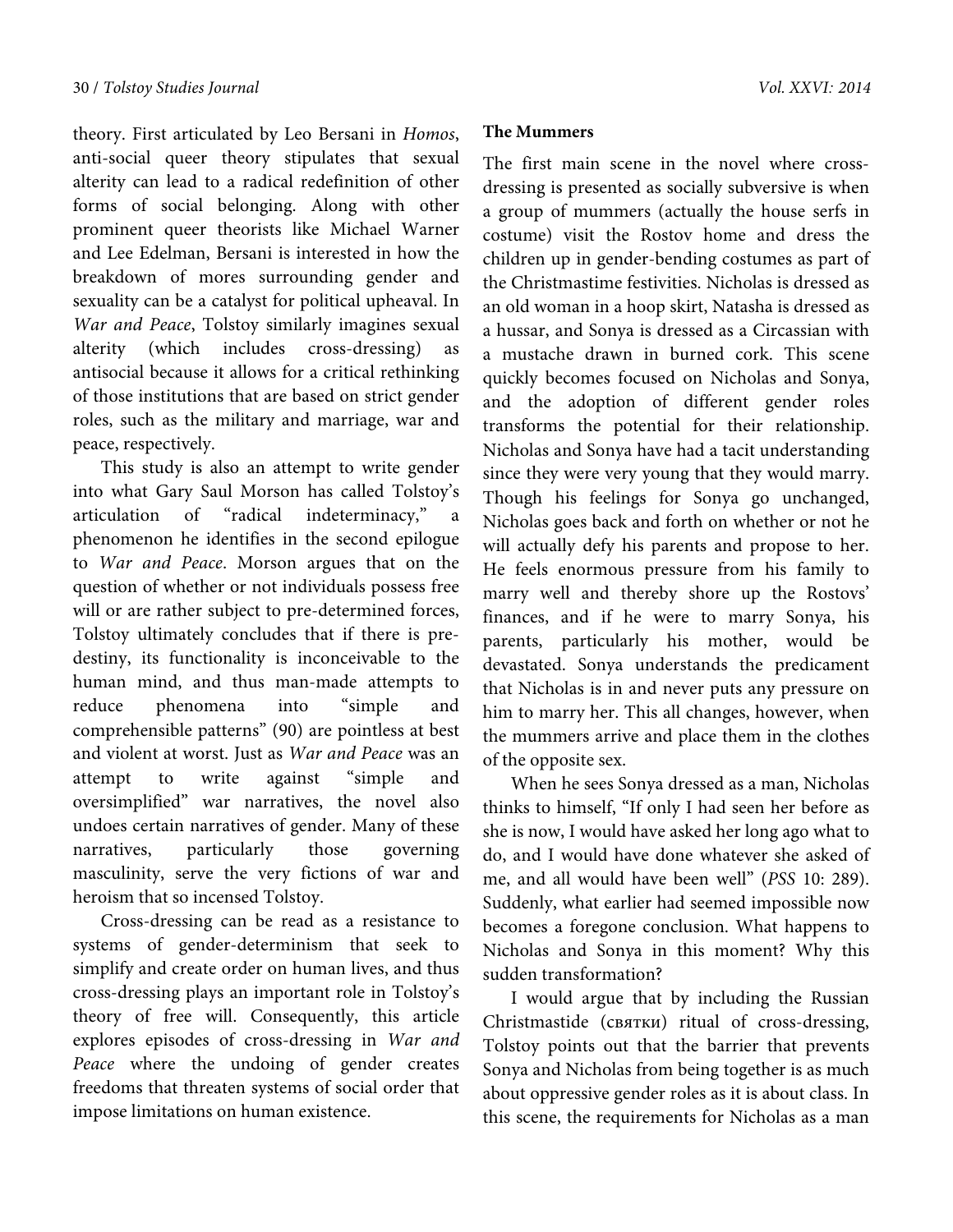and for Sonya as a woman fade into the background, allowing for their true desires to rise to the surface. In many ways, when Nicholas and Sonya dress up in drag, they are not transforming into new beings (as the mummers did), but they are exposing who they have been all along. Dressed as a woman, Nicholas does not feel pressure to ensure financial security for his family. The chains of male responsibility are broken for a short period of time, and Nicholas feels free to pursue a life of happiness and self-fulfillment. Sonya experiences a similar transformation. As a man, she no longer has to abide by the social conventions that prevent women from taking an active role in matters of courtship. Indeed, the text focuses on the transformation brought on by Sonya's male costume; she becomes an active participant in her own fate:

Sonya's costume was the best. The fake mustache and eyebrows suited her unusually well. Everyone told her she looked great. She was not like her usual self, but was rather in a lively and energetic mood. Some inner voice told her that now or never her fate would be decided, and in her male attire she seemed like a different person. (*PSS* 10: 281)

With her new mustache, Sonya no longer has to be coy about what she wants from Nicholas. As a man, Sonya feels able to take control and is no longer afraid to be open about her expectations and demands.

It is important to point out that her courage comes in part from encountering a new more feminine Nicholas:

Sonya also saw Nicholas differently. He was not the Nicholas she had known and always somewhat feared. He was in a woman's dress, with tousled hair and a happy smile that was new to Sonya. She ran quickly towards him. (*PSS* 10: 288)

The two passionately embrace, and for as long as they are in costume, they have no doubts about their future together. The ecstasy that Sonya and Nicholas feel when they see each other derives from their adoption of qualities normally associated with other sex. Sonya no longer has to play the role of timid, aloof, passive young woman. She feels for the first time in her relationship with Nicholas that she has the right to ask for what she wants. She is free to be aggressive in her pursuit of him, and without hesitation runs and embraces him. Nicholas, as a woman, is relieved of the pressure he has felt to marry well and to ensure the family's financial prosperity. The deep sense of happiness this scene creates for the characters and perhaps for the reader expose the anxiety that strict gender norms can prompt in the individual and the ecstasy that ensues when these norms are interrupted.

Ruth Warner has also written about this scene and has citied the importance of the specific day of the Christmastide rituals that Tolstoy chooses for this transformative moment. Warner explains that Tolstoy places this scene on the third day of the two-week long celebrations, the day that revolves around mummers, dancing, and fortune telling. Still in men's clothing, Sonya dares to participate in the most frightening of the divination rituals taking place. She sets off for the barn where she is to wait alone and listen for noises that will tell her more about her romantic fate. As Warner points out, Sonya goes to the barn to find her "intended," but the divination ritual is never carried out as Nicholas finds her and the two, enraptured by their new cross-dressed appearances, retreat to the barn to be alone. Sonya's plan to control her fate by finding her "intended" is pushed aside by this spontaneous romantic connection to Nicholas that will ultimately prove to be ephemeral (63).

Indeed, Nicholas' decision to propose to Sonya during the Christmastide rituals is not only ephemeral, but subversively so. Whereas Nicholas' eventual marriage to the wealthy Princess Mary will secure his family's fortune for generations to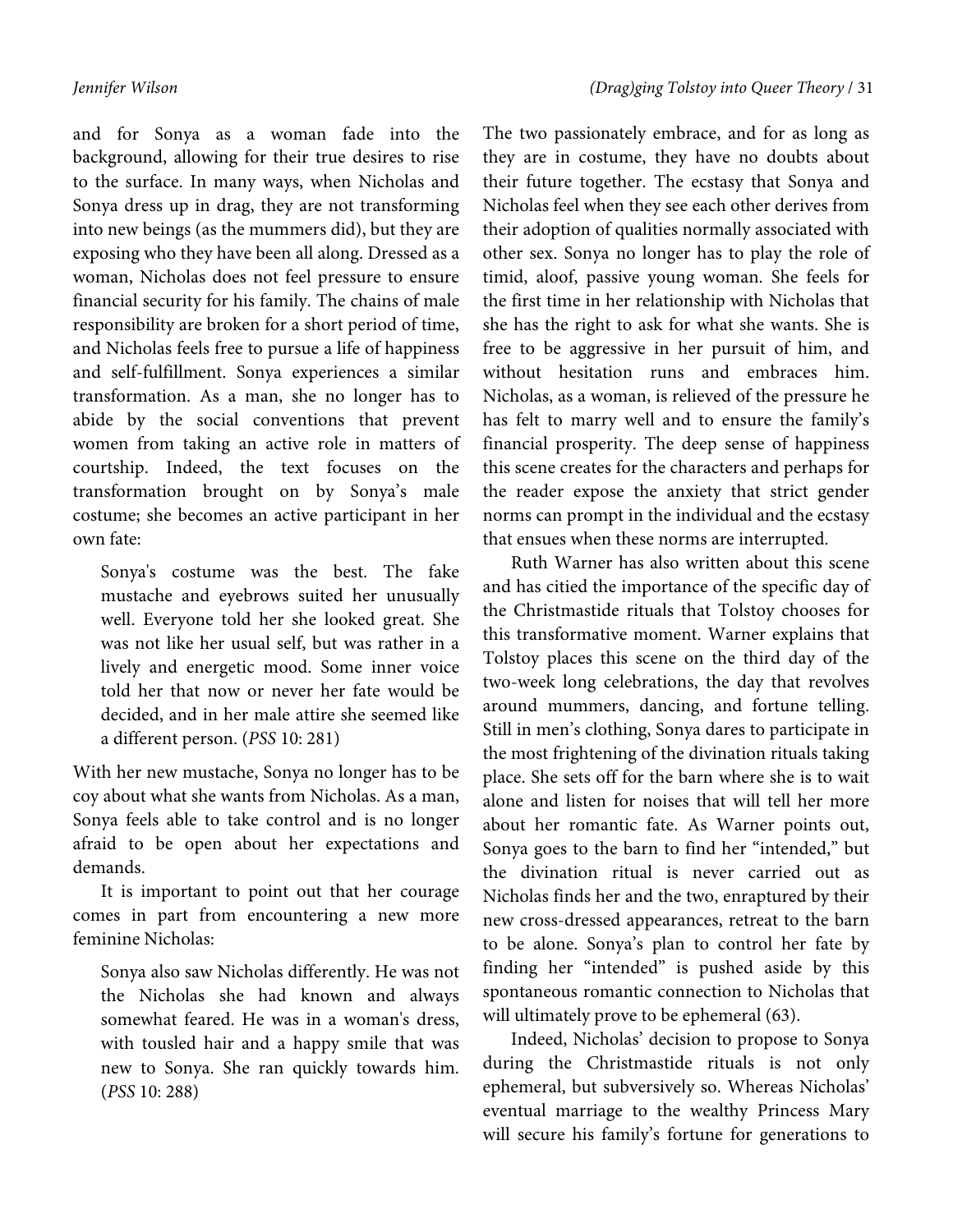come, a marriage to Sonya will only be fulfilling for Nicholas in his own lifetime. Such a marriage does not take into account the financial future of their children. It rejects marriage as a union based on futurity.

One controversial permutation of "anti-social" queer theory is found in Lee Edelman's book, *No Future: Queer Theory and the Death Drive*. Edelman expands on Warner's assertion that queerness rejects "regime of the normal" in outlining one of the forms in which that rejection takes shape. Queerness, according to Edelman, inherently disavows futurity. In "The Anti-Social Turn in Queer Theory," Judith Halberstam argues that the strength of Edelman's book is its rethinking of life *trajectories*. Queer politics in an "anti-social" framework, she insists, is fundamentally about questioning the inevitability of certain life paths, including, but not limited to, marriage and children. Halberstam explains, "Queerness names the other possibilities, the other potential outcomes, the non-linear and noninevitable trajectories that fan out from any given event and lead to unpredictable futures" (153). In *Gender Trouble*, Judith Butler perceives the power of drag in just that, its critique of inevitability and reality: "No political revolution is possible without a radical shift in one's notion of the possible and the real. Drag is an example that is meant to establish that 'reality' is not as fixed as we generally assume it to be" (xxv).

In *War and Peace*, drag functions precisely as a way of freeing the characters from what would seem to be the more "realistic" outcomes. It is only when they are cross-dressed that Nicholas and Sonya allow themselves to make their fantasy their new reality.

#### **The God's Folk at Bald Hills**

The ephemerality of Nicholas' relationship to Sonya clears the way for his future wife, Princess Mary, whose path to their marriage was interestingly also at one time threatened by crossdressers. When Pierre arrives at Bald Hills to see Prince Andrei, he finds a group of religious wanderers called "God's Folk" there, visiting Princess Mary. Mary is speaking to two of them alone when Andrei enters the room with Pierre. Rather abruptly, Andrei announces to Pierre that one of the God's Folk is a woman and not a man: "Il faut que vous sachiez que c'est une femme" (You must know that this a woman) (*PSS* 10: 119). They are referring to Ivanushka, a woman who dresses like a man, uses masculine grammatical endings, and tries to affect a deep bass voice. Mary rebuffs Andrei for his rudeness towards her guest, but he explains that he had to make sure Pierre did not think she was alone with a man as that would be inappropriate. Tolstoy's characterization of the God's Folk here is surprising and mysterious. His reason for depicting one of them as a transvestite is unclear. In fact, Pierre's entire visit to Bald Hills is rife with unexplained moments of gender ambiguity. In his monograph on the character of Pierre, Daniel Rancour-Laferriere discusses this episode at Bald Hills and enumerates the various instances in which the genders of different characters require clarification. He observes:

By the time of the visit in Bald Hills is over (just six pages of Russian text) Tolstoy has offered the reader four different situations in which the cognitive boundary between man and woman is questioned. Gender, it seems, is not as fixed as it appears. These situations might be stated in the form of four propositions made by various speakers:

Prince Andrei: Ivanushka is not a man, but a woman.

Prince Andrei: The Holy Mother is not a woman, but a general (a man)

Princess Mary: Andrei is not a woman (but a man)

Old Prince: Pierre talks like a woman, but he is a fine fellow. (142)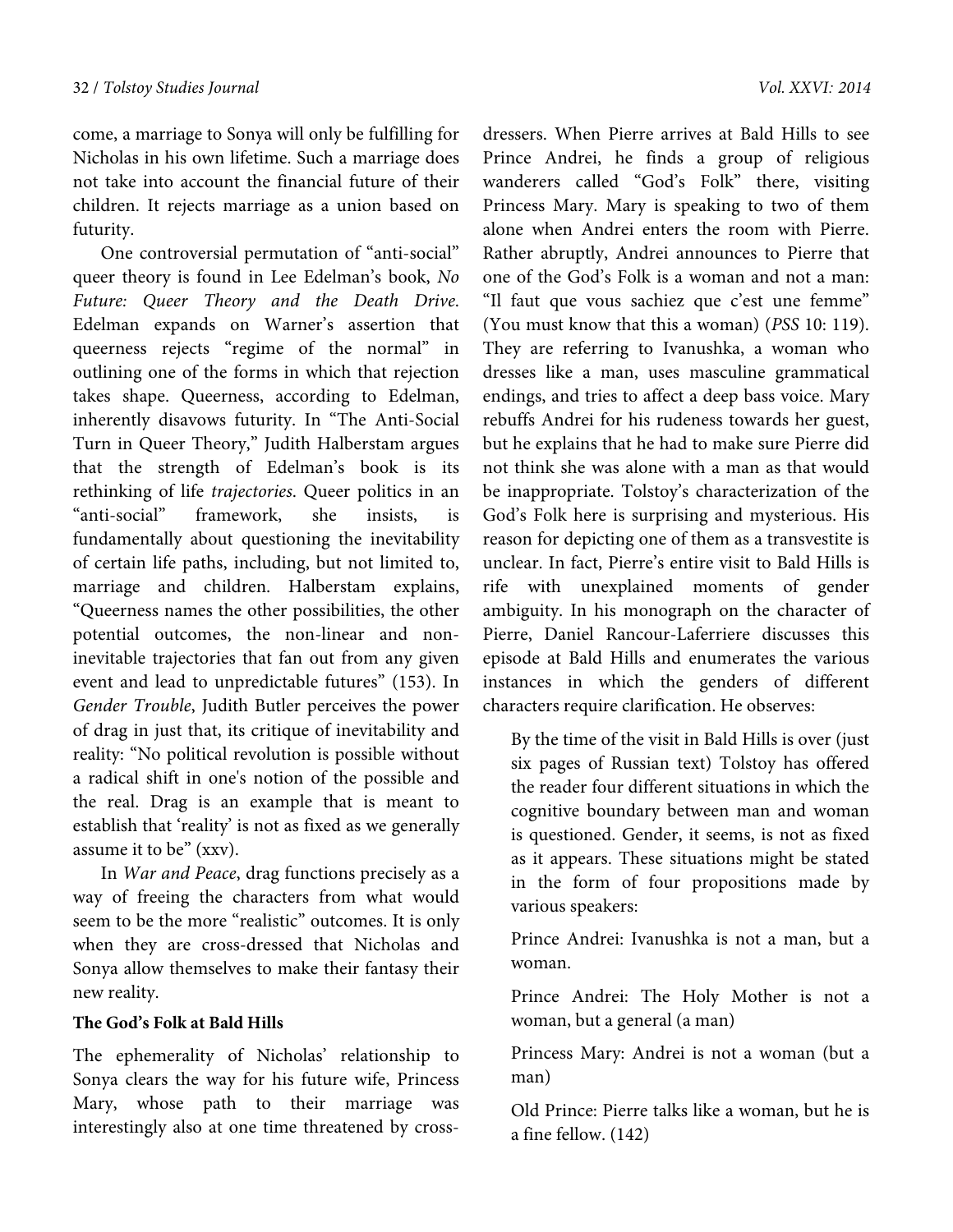Rancour-Laferriere goes on to ask, "What is the overall significance of these propositions? Why does Tolstoy insert them all at once into the fairly short passage following the tête-à-tête between Pierre and Andrei?" (143). Rancour-Laferriere is more interested in Pierre's involvement in this scene,<sup>1</sup> and it is no coincidence that Mary and Pierre, two of the novel's most androgynous characters, respond positively to the cross-dressing God's Folk. This moment, however, is more emotionally fraught for Mary. She is deeply upset by what she feels is her brother and father's rejection of the God's People and their way of life. Likewise, Pierre's compassion towards them touches her deeply, and she feels that in understanding them, Pierre understands her. Mary identifies with the God's Folk, and though she does fantasize about getting married and having children, she is also greatly tempted by the life they lead. In some ways, this early iteration of Mary before her marriage to Nicholas is a closer precursor than Sonya to later Tolstoyan spinsters like Varenka in Anna Karenina and Marya Pavlovna in Resurrection whose lives revolve around service to others.

The God's Folk also represent Mary's desire to leave Bald Hills and have a life beyond that of a daughter caring for her father. Overall, Mary's close identification with the cross-dressing God's Folk indicates her desire for a life not determined by her gender, for a destiny outside of marriage and familial obligations. The God's Folk also represent a rejection to systems of logic and order. Prince Andrei cannot listen to their stories of miracles, and leaves the room. Pierre, however, stays and listens in what will become a pattern of Pierre participating in conversations that other men cannot comprehend.

# **Turning Away From Cross-dressing**

When Nicholas and Mary do finally meet and fall in love, their struggles to live up to the demands of masculinity and femininity, respectively, briefly disappear, and suddenly they resemble perfect male and female archetypes. Mary, who for so long has failed to affect the femininity of Mademoiselle Bourienne or Princess Lise, is able, if only momentarily, to embody a type of femininity: the damsel in distress. When Nicholas and his men go to the town of Bogucharovo to look for provisions, they are approached by one of Princess Mary's domestic serfs, who explains that Mary and the women of the house are trapped on the estate. The serfs have revolted against her and are ready to prevent her from leaving. When Nicholas and his men arrive, Mary tries to escape, but her coachman, mistaking Nicholas and his men for the French, flees, abandoning the princess, who begins crying uncontrollably. Nicholas, as he stands before Mary, who is visibly frightened and unsure of what to do, immediately recognizes the scenario as fitting into a narrative convention: "Rostov immediately imagined that there was something romantic in this meeting. 'A poor defenseless girl, overcome with grief, at the mercy of crude, rebellious peasants'" (*PSS* 11: 160). Nicholas is excited at the prospect of enacting this familiar storyline and subdues the rebellious peasants with more force and determination than he had ever shown in war. Nicholas, who had so long struggled on the battlefield and frequently felt impotent as a soldier, suddenly becomes valiant and powerful in this scene. He succeeds in quelling the small rebellion.

This bravery and staunchness contrasts with a similar moment in which the reality of Nicholas' experiences in battle failed to live up to the glorious fictions of traditional war narratives. After surviving a chaotic cavalry attack on the battlefield, Nicholas runs back to tell the other men what happened:

He began telling the story with the intention of telling everything exactly as it was, but imperceptibly, unwittingly, and unavoidably wavered from the truth. If he had told the truth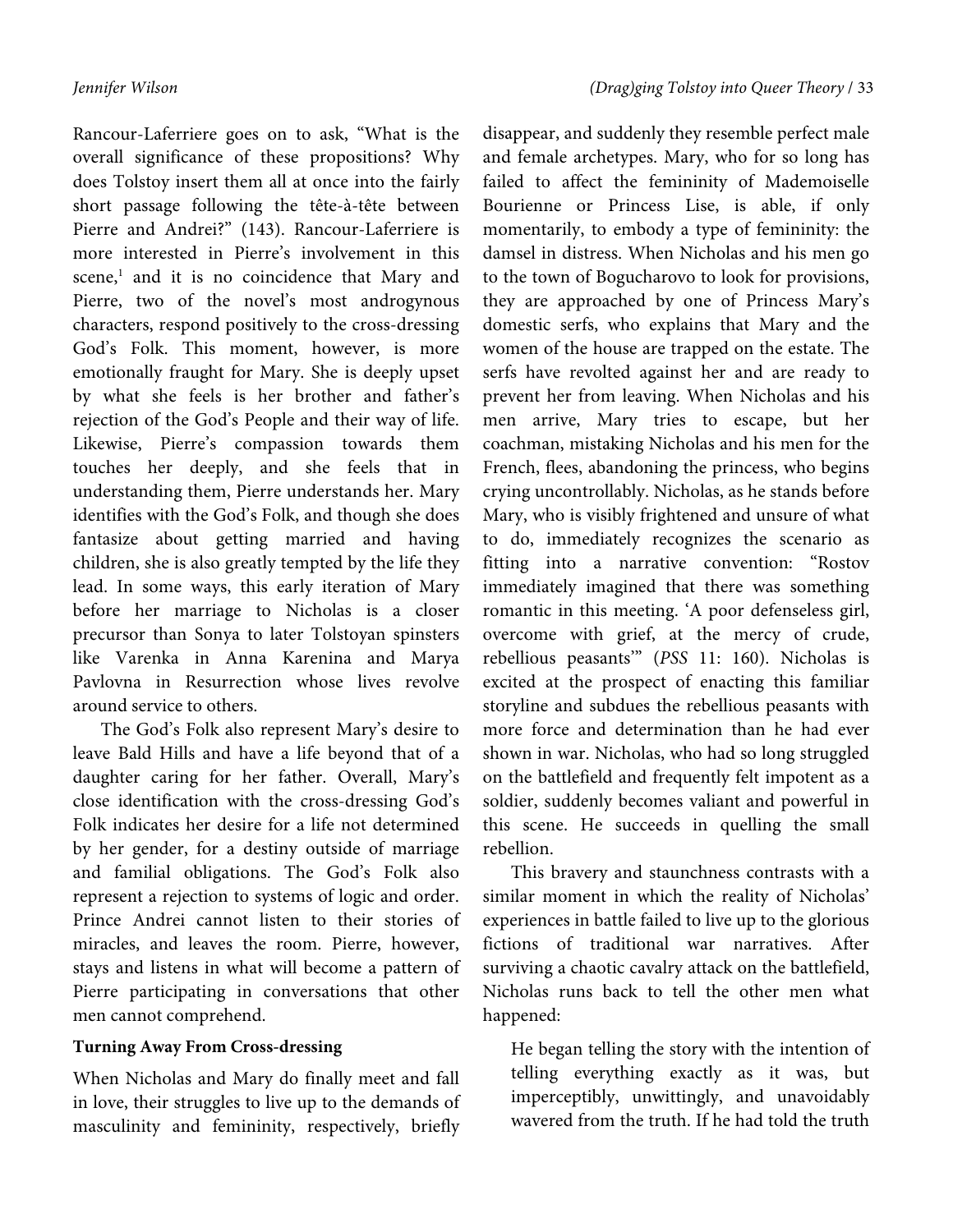to his listeners, who like himself had already heard many stories about attacks and had formed a definite idea of what an attack was like, and were expecting to hear a similar story now, they would not have believed him. (*PSS* 9: 295)

This passage offers key insight into Nicholas' character. He invariably tries to live up to a set of expectations, whether they be the expectations of a literary genre or those of his male gender. In the scene of the peasant rebellion on Mary's estate, he actually succeeds in living up to both simultaneously.

John Givens has also written about this scene, arguing that indeed, all of Tolstoy's young war heroes beginning with *Sevastopol Sketches* learn the danger of narrativizing their experiences on the battlefields after encountering the true chaos of war. I would argue that Nicholas, however, does not completely learn his lesson and does indeed revert to narrative, but replaces his role of war hero with that of romantic hero. Givens points out that in these scenes where Tolstoy lays bare the functionality of narrative, he is "making strange" the events of the novel (23). Indeed, if the definition of the keystone Formalist concept of "making it strange" (остранение) is "to impart the sensation of things as they are perceived and not as they are known" (Shklovsky 12), then it can be said that Mary and Nicholas' first meeting is about perceptions, particularly perceptions of gender, and how they fuel narratives in art and in life.

Like Nicholas, Mary struggles throughout her life to live up to the demands of compulsory femininity. When Mademoiselle Bourienne and Lise help her get dressed for Anatole's visit, Mary is overcome with discomfort and anxiety. Her meeting with Anatole is similarly distressing. Unlike Mademoiselle Bourienne and Lise, two women decidedly comfortable with their femininity, Mary feels uneasy in a fancy dress with her hair done up. Accordingly, when she sees

behind her back, she experiences neither anger nor dismay, but relief. She is immediately excited about making this match for her friend Mademoiselle Bourienne and almost gleefully gives up her designs on Anatole. However, Mary, like Nicholas, eventually finds a comfort in fitting into certain gendered narratives that allow her life choices to be predetermined by outside forces.

The supposition that Tolstoy might find the male/female binary oppressive and valorize androgyny complicates what has been a tendency to depict Tolstoy as a misogynist who "killed" his heroine in *Anna Karenina* for abandoning her roles of wife and mother. In *Framing Anna Karenina*, Amy Mandelker lists the various charges of misogyny that have been levied against Tolstoy in recent criticism:

Feminist critiques of Tolstoy document and register his multiple verbal assaults on his wife (and, by extension, women), his transformation of the married Natalia Rostova into a domestic drone, his "murder" of Anna Karenina, his relegation of his heroines to endless childbirth, nursing, and drudgery, and his hypostatization of the "ideal" woman into a de-sexed, plain Madonna, Princess Maria, Dolly Oblonskaya. (19)

However, Mandelker's book undoes this "myth of misogyny" (15) by exploring how "de-sexing" itself could have been liberating for women at a time when their fates were often determined by male sexual desire. One could argue that Mary is not *violently* "desexed" by Tolstoy, but rather that she was comfortable leading a life that is, by traditional standards, relatively unfeminine. It was when other characters like Lise and Mademoiselle Bourienne try to force Mary into more traditional female roles, to force her sex upon her, that she was truly victimized. Yet she, like Nicholas, does eventually succumb and performs perfectly in her role of damsel in distress.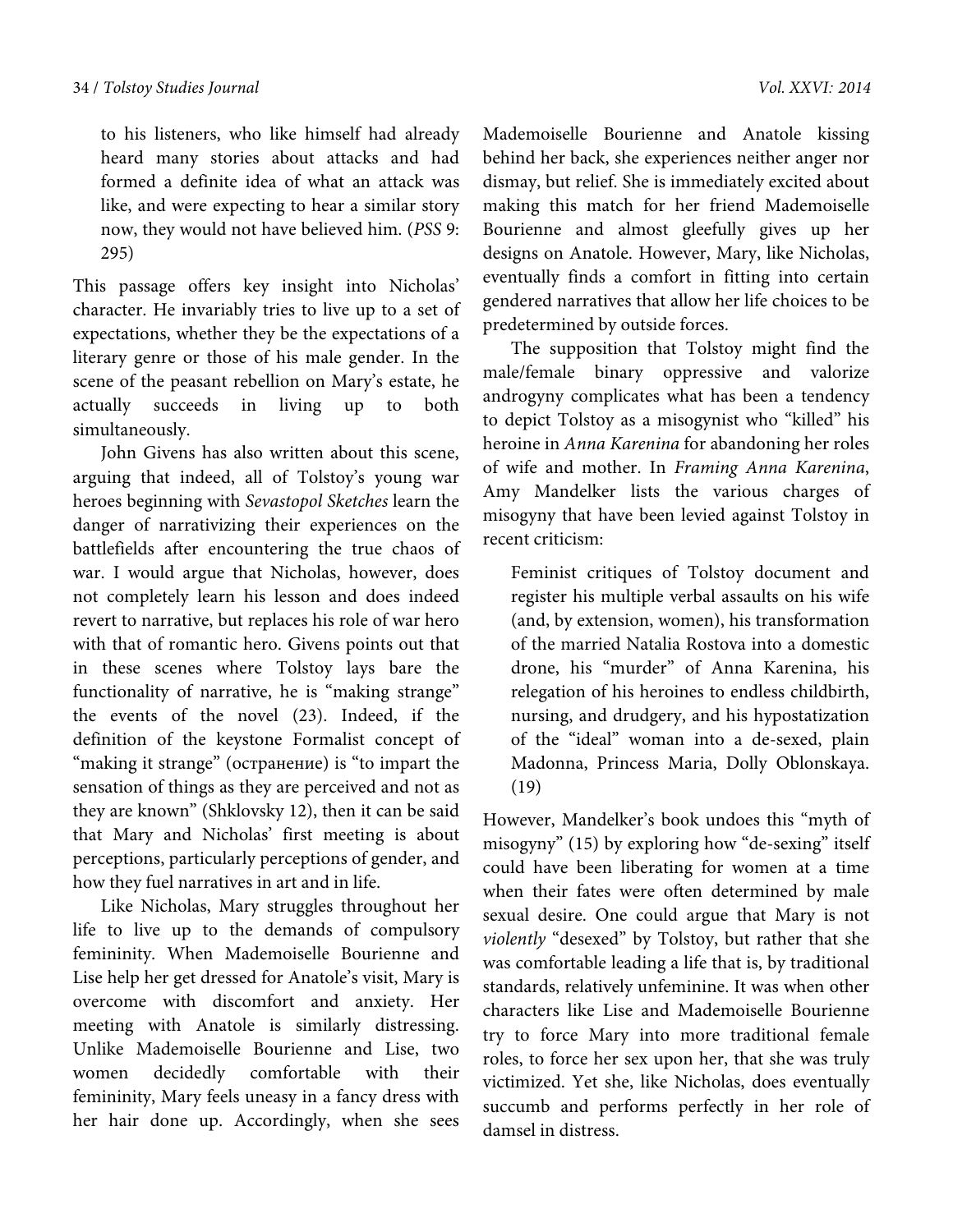Given that for Tolstoy, much of *War and Peace* was devoted to transcending narrative clichés, what does it mean that Mary and Nicholas' first meeting is so conventional? Based on what we know about Mary and Nicholas, the successful embodiment of gender stereotypes we see in the scene is a rare experience for each of them, and as we learn rather quickly, it cannot be sustained. When the other soldiers joke to Nicholas that he went to look for hay but came back with one of the wealthiest heiresses in Russia, he becomes angry because this thought occurred to him as well. In fact, he had begun to contemplate how Mary's wealth could help shore up his family's finances. Thus, the moment the roles are reversed, and it is Princess Mary who is coming to Nicholas' rescue, the dream vanishes and the rest of their relationship is defined by trying to recapture it.

Their eventual marriage, though generally fulfilling, is punctuated by periods of unhappiness that are rooted in their respective struggles to sustain the fictions of masculinity and femininity. Nicholas brutally beats his serfs and displays a patriotism rooted in a love for order more so than in a love for country. When Nicholas and Mary visit Pierre and Natasha, Natasha confides that Pierre is very good with children and even jokes that "Pierre nurses them (их нянчит) well" (*PSS*  12: 273). Nicholas is quick to make his aversion to babies known, as if the very thought of the "maternal" closeness Pierre enjoys with his children is disconcerting and repulsive.

Mary, though initially attracted to Nicholas' masculinity, finds his brutality towards the serfs unnerving. When contemplating the happiness she feels in her marriage with Nicholas, Mary finds herself troubled by a longing for a more spiritual sort of fulfillment that she does not experience with her husband:

Her face lit up with a smile, but in the very same moment, she sighed, and the look in her profound eyes expressed a quiet sadness. It was

as if, even with all the happiness she felt, there was still a different kind of happiness, unattainable in this life, of which she involuntarily thought of in this moment. (*PSS*  12: 265)

The other happiness could be the spiritual joy she would have felt had she embarked on a life of religious devotion, like that of the cross-dressed God's Folk. It is important to point out that Pierre—in many ways Mary's spiritual counterpoint in the novel—is able to have both. While he enjoys his home life with Natasha, Pierre is frequently away, pursuing his political projects and social experiments. Pierre is able to have both familial and spiritual happiness, but Mary, as a woman, must choose.

# **Happy Androgynes**

The other marriage the epilogue explores in depth is Pierre and Natasha's. Unlike Nicholas and Mary, whose love is propelled by a story in which each "succeeds" at embodying masculinity and femininity, Pierre and Natasha's love for each other is repeatedly de-gendered through Tolstoy's use of androgynous imagery to describe their bond.<sup>2</sup>

Pierre first shares his feelings for Natasha with the French soldier whose life he saves. As the two men start talking about women and love, the French soldier describes his numerous love affairs, and brags about his sexual exploits. Pierre immediately protests that his feelings for Natasha, in contrast, are not lustful. In fact, in every instance, Pierre affirms his love for Natasha and simultaneously denies her sexuality and even her femininity. Insecure about whether Natasha returns his feelings, Pierre imagines her thinking: "Doesn't he know that he is just a man, and that I… I am something completely different, something much higher" (*PSS* 12: 229). In contrast, when Pierre falls in love with Hélène, his language emphasizes her womanhood. Tolstoy writes that Hélène appeared to Pierre as if to say, "Had you not noticed that I am a woman? Yes, I am a woman"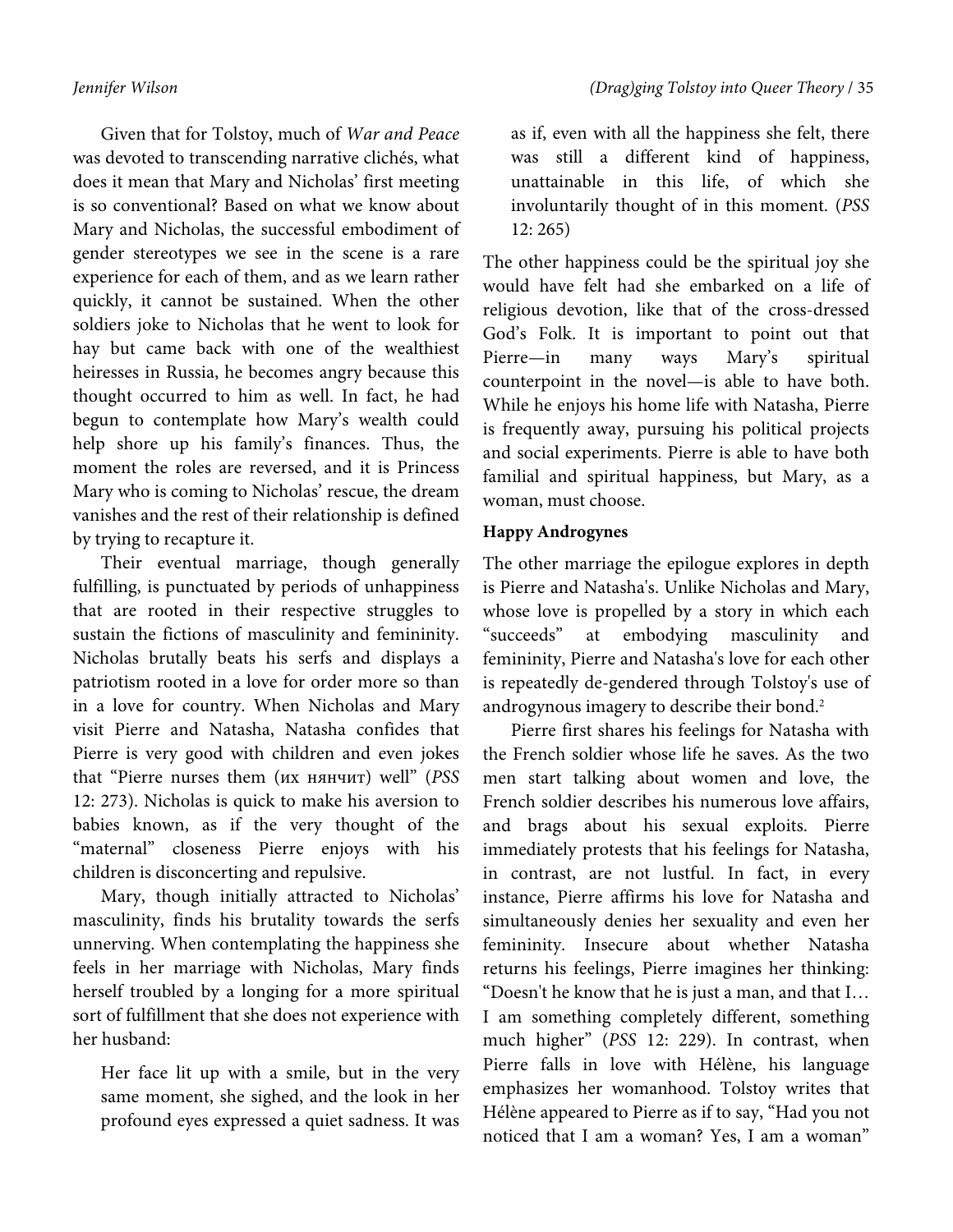(*PSS* 13: 478). Pierre's marriage to Hélène brings him only misery, whereas his marriage to Natasha, who transcends the status of "woman" to become "something much higher," something beyond gender, proves fulfilling.

Pierre's marriage to Natasha reads as not merely the joining of two lives, but the joining of two genders into an androgynous whole. They agree on everything. They intuit one another's thoughts and feelings. Natasha gains a lot of weight over the years and is little concerned with her appearance, explaining that to attract her husband would have seemed as strange as trying to attract herself. Pierre and Natasha become one integrated being. Even before they are married, when Pierre is thinking about proposing, he says to himself: "Can it be that that hand, that face, those eyes, all these treasures of feminine charm that are so foreign to me now, can it be that one day, they will be mine forever, as familiar to me as I am to myself!" (Tolstoy 15: 163). Rancour-Lafferiere argues that their closeness is a product of Pierre's narcissism and that their ability to intuit one another's thoughts and feelings is simply symptomatic of Natasha being swallowed up by Pierre's ego. However, as Rancour-Lafferiere himself points out, this sort of violent egotism is not in keeping with Pierre's character. Furthermore, such an analysis does not account for the symbiotic nature of Pierre and Natasha's marriage: Natasha's thoughts do not simply mirror Pierre's; his mirror hers as well.

Their marriage is much closer to what Leo Bersani defines in *Intimacies* (2008) as "impersonal narcissism" in which "the self the subject sees reflected in the other is not the unique personality central to moderns notions of individualism" (*Intimacies* 87) The subject, in this instance, sees himself in the other, and in that knowledge of the other, comes to see and know himself. "The fundamental premise of 'impersonal narcissism'," he explains, "is that to love the other's potential self is a form of self-love" (126). Bersani contrasts "impersonal narcissism" with conventional forms

of love that draw up borders between the two subjects and protect the boundaries of each individual's ego. The proliferation of gendered boundaries creates feelings of estrangement and animosity in Nicholas and Mary's marriage. They frequently fail to communicate, and Tolstoy writes that during Mary's pregnancies, they feel especially hostile and alienated from one another. In *Intimacies*, Bersani is writing against a love based on difference—most importantly, sexual difference—and the concept of "impersonal narcissism" is an apt model for theorizing Pierre and Natasha's androgynous marriage.

Cross-dressing comes up again not only in Nicholas and Mary's relationship, but also in Pierre and Natasha's. After Natasha's scandal with Anatole, she is devastated and declares that she never wants to see another man again. She declares that to her, all men are nothing more than Nastasya Ivanovna, the cross-dressing buffoon who lives on the Rostov estate. Immediately after thinking this, she says she would be glad to see only one person, Pierre.

This connection between Pierre and Nastasya Ivanonva is appropriate given Pierre's androgynous characterization throughout the novel. From the very beginning of *War and Peace*, Pierre is the only male character who seems capable of empathizing with the women around him, and unlike the other male characters, the glory of war is not apparent to him. Whereas he easily commiserates with the women of the novel who stay behind, he struggles to identify with men like his friends Andrei and Nicholas Rostov, who never question the war and leap at the chance to fight.

Pierre, as a character, is largely defined by his hybridity. He is a Russian with a French name who first appears in the novel as a Napoleon sympathizer. He is also of mixed social background, inheriting his father's entire estate despite being illegitimate.

Shortly into the novel, he goes to visit his friend Prince Andrei and his wife Lise. Lise expresses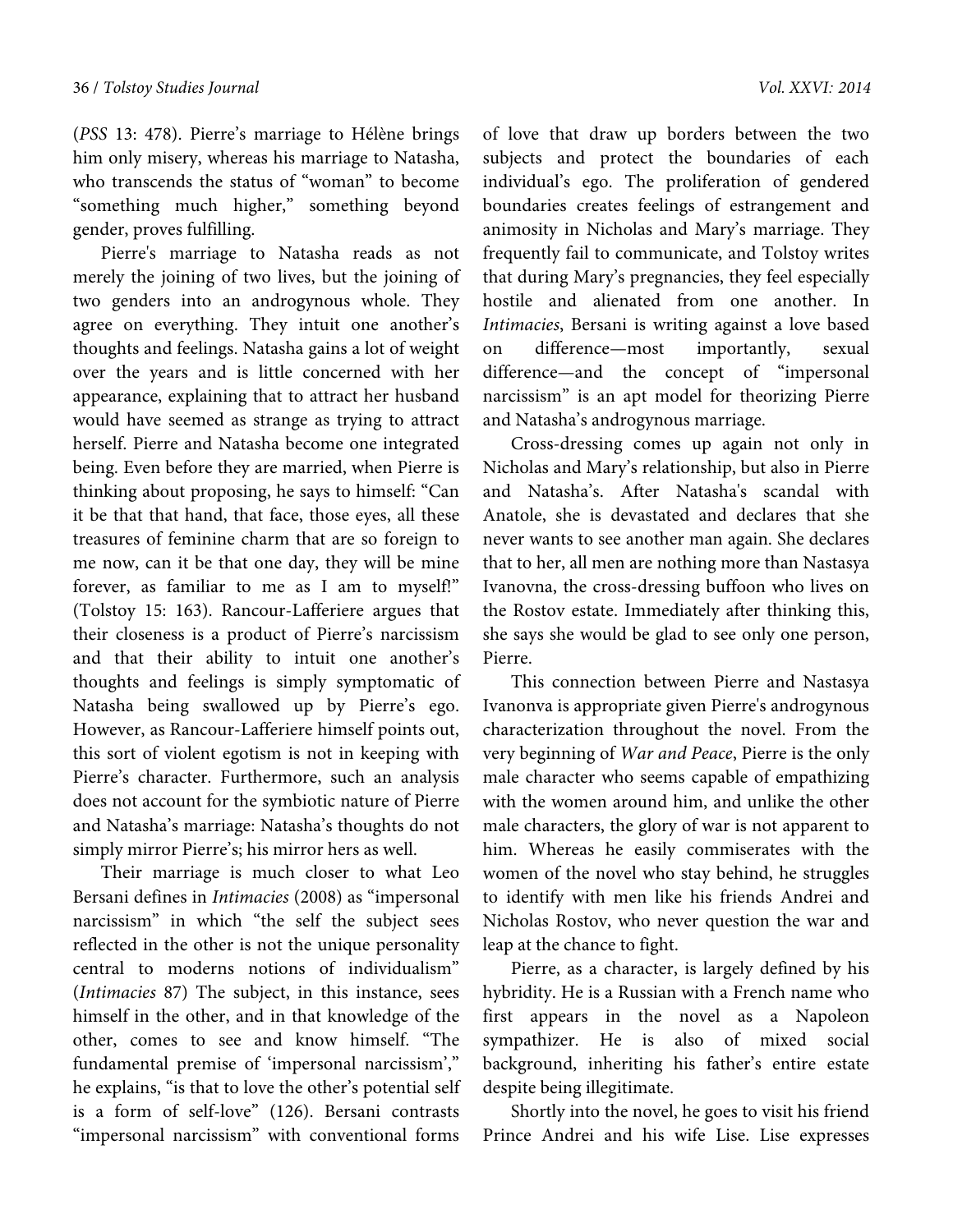frustration over Andrei's decision to leave for war while she is still pregnant. Lise genders the discussion, arguing that war only makes sense to men and that women are more prone to pacifism. Pierre sides with the women, stating that he too does not understand the need to fight. When Andrei exclaims that he does not comprehend his wife's fear of childbirth, Pierre's response to Lise reveals empathy: "I assure you, I myself have experienced…" (*PSS* 9: 33). He speaks as if he, Pierre, a man, could somehow identify with being pregnant. A man who can navigate the female realm, Pierre can speak to women freely and openly, though Andrei, a paragon of masculinity, also loves him.

Pierre's closeness with the novel's female characters is frequently connected with his disinterest in war. One of Pierre's earliest flirtations with Natasha occurs when, out of boredom, he leaves the circle of men at the Rostov home who are talking about politics, and goes to talk with the women. Tolstoy literalizes the gender divide at the table: On one side, the men are talking politics, while opposite them, the women are discussing other matters. Just as in the scene with Andrei and Lise, Pierre is the only person who is able to cross that divide and communicate with both men and women.

Pierre's gender neutrality is repeatedly linked with his neutrality during the early parts of the war. Prince Andrei's father mocks Pierre's pacifism, calling it "бабьи бредни" [old woman's nonsense] (Tolstoy 10: 123). The old Prince Bolkonsky, however, takes a strong liking to Pierre, as does everyone in the Bolkonsky home. Pierre's unique ability to communicate with everyone, male and female, French and Russian, surfaces again when he has a change of heart about Napoleon and decides to assassinate him, but instead ends up saving a Frenchman from the Russians. Even though the Frenchman eventually learns that Pierre is Russian, the two remain on good terms.

The only person who ever dislikes Pierre for that very neutrality is Nicholas, who looks disparagingly at Pierre and his life of comfort while Nicholas and his friends are off fighting: "Rostov looked disapprovingly at Pierre, first because, to his hussar eyes, Pierre appeared a rich civilian, the husband of a beauty, in general—a woman" (*PSS*  10: 22). Pierre's disinterest in "masculine" activities like war makes Nicholas uncomfortable, and it even offends him. This difference between Pierre and Nicholas becomes a metaphor for their contrasting politics. In the epilogue, Pierre has become a leader of a movement to reform the government. Nicholas is incensed at his brother-inlaw's actions and threatens to turn him in if he should ever seriously seek to undermine the tsar. When Pierre tells Natasha about Nicholas' threat, she replies that Nicholas will always go along with whatever is accepted by society. Pierre, on the other hand, as we have seen, will always go with that which is destabilizing and unpalatable to the vacuous tastes of the upper crust. Pierre's hybridity represents a direct threat to the social order that Nicholas' rigidity upholds. Pierre's whole being, flexible in nature, offends Nicholas' reliance on systems, narrative order, and predestined roles for men and women.

From his very entrance into the novel, Pierre is always at odds with the rest of society, refusing to sacrifice his beliefs in order to belong. He makes his approval of Napoleon known at Anna Pavlovna's party and attracts the disdain of everyone present. The single most important collective action the country is taking at the time, going to war, does not appeal to Pierre (at least not for some time). He is not afraid to defy the Masons and risk expulsion from the Brotherhood. There is nothing in Pierre that ever propels him to conform.

 In *Fear of a Queer Planet*, Michael Warner quotes Hannah Arendt's critique of the body: "The social could achieve a scientific character only when men had become social beings and unanimously followed certain patterns of behavior,